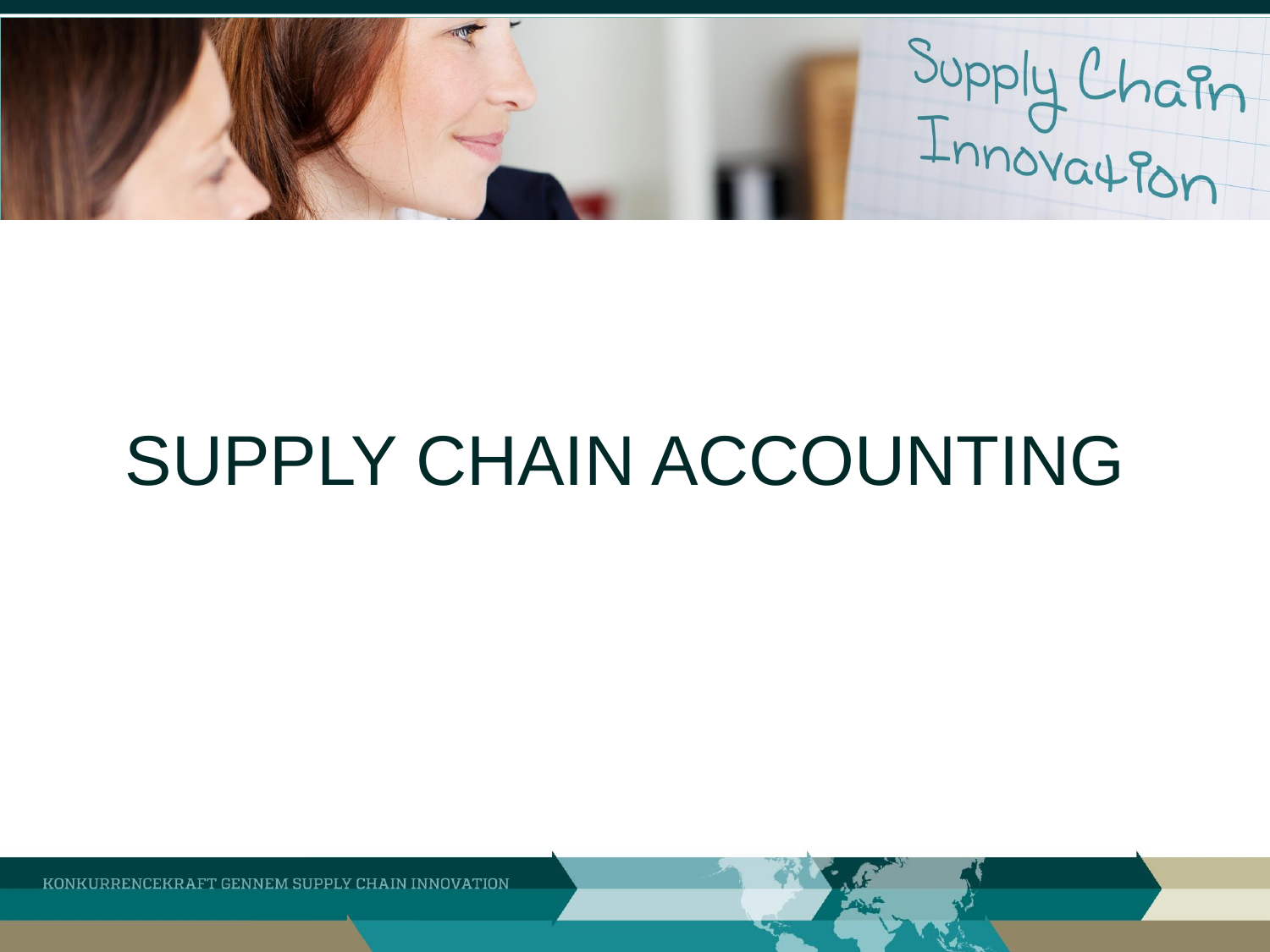

#### **Purpose**

The purpose of supply chain accounting is, based on a set of key figures focused on service and costs respectively, to provide an overview of supply chain performance. It is composed of several measurements depending on the company's definition and reporting of measurements (see the two previous tools.

# **Participant(s)**

Management and supply chain management.

### **Application**

This tool is used when measurements have been defined and the management has decided on a reporting period, e.g., monthly, quarterly or yearly.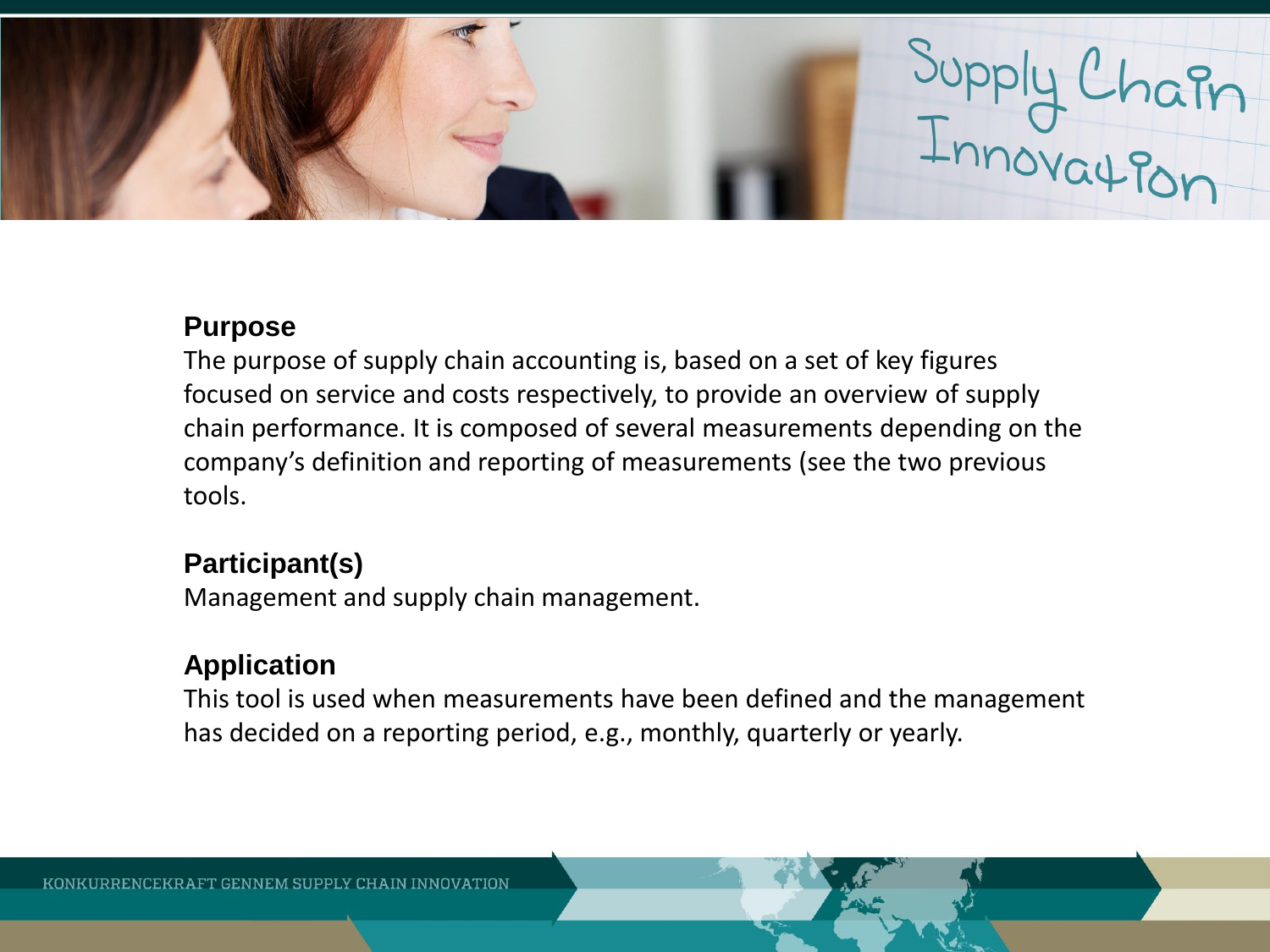

### **Method**

It is important to point out that the following are examples and ideas for inspiration. Thus, there may be other, equally meaningful, key figures that are not mentioned here.

Examples of areas, for which key figures need to be identified to ensure the company's service to its customers:

- Order cycle
- Stock availability
- Order size
- Delivery speed
- Delivery performance
- **Scrapping**
- Technical support
- Order status information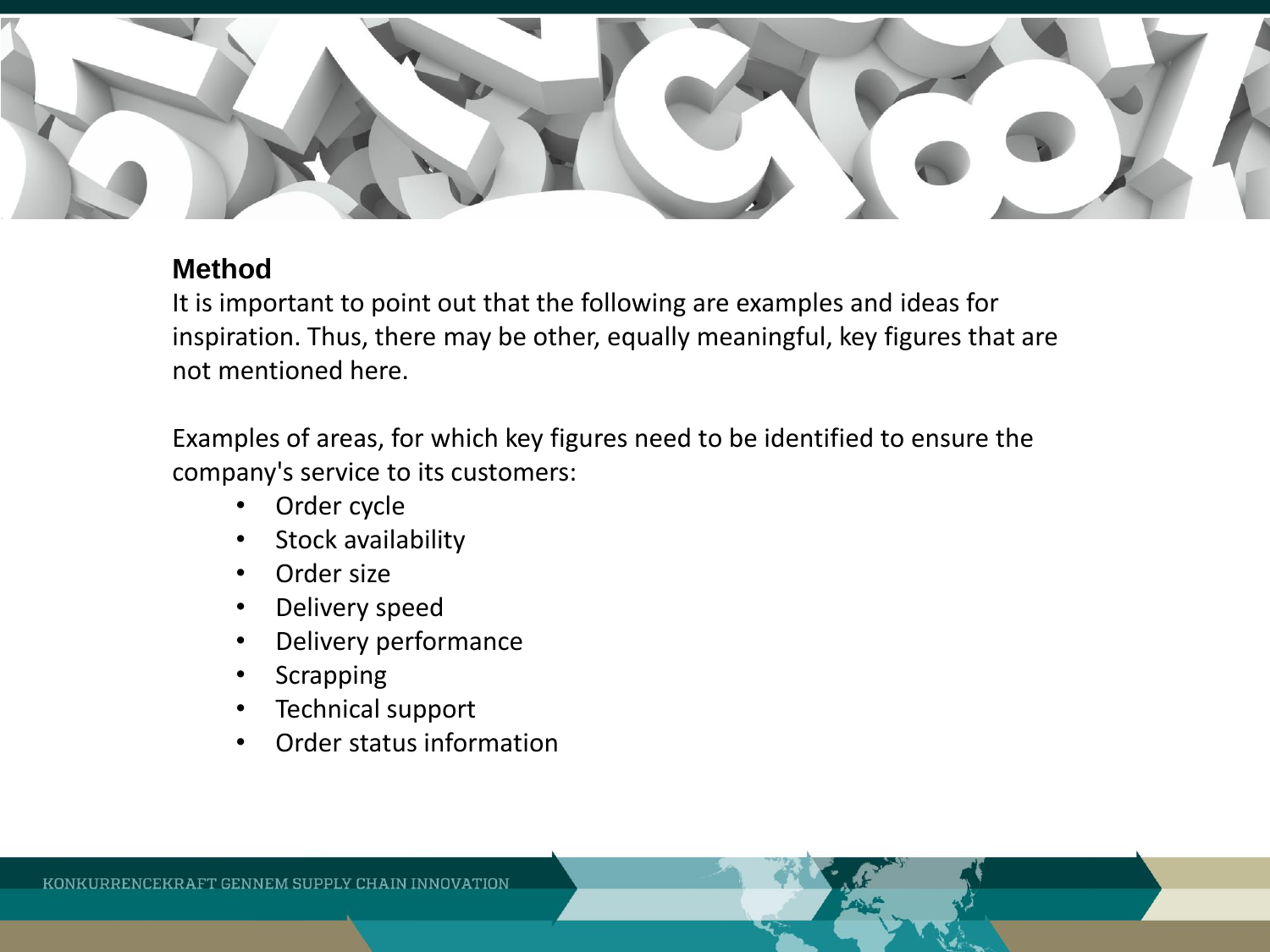

Examples of key figures that help to ensure an overview of company costs related to its supply chain:

- Contribution rate
- Return of sales
- Return on capital

Another example of a method for setting up supply chain accounting is the 11.0 SCOR model. The SCOR 11.0 model is a management tool that has been developed to describe business activities related to all phases of having satisfied customers by describing the company's supply chain through processes.